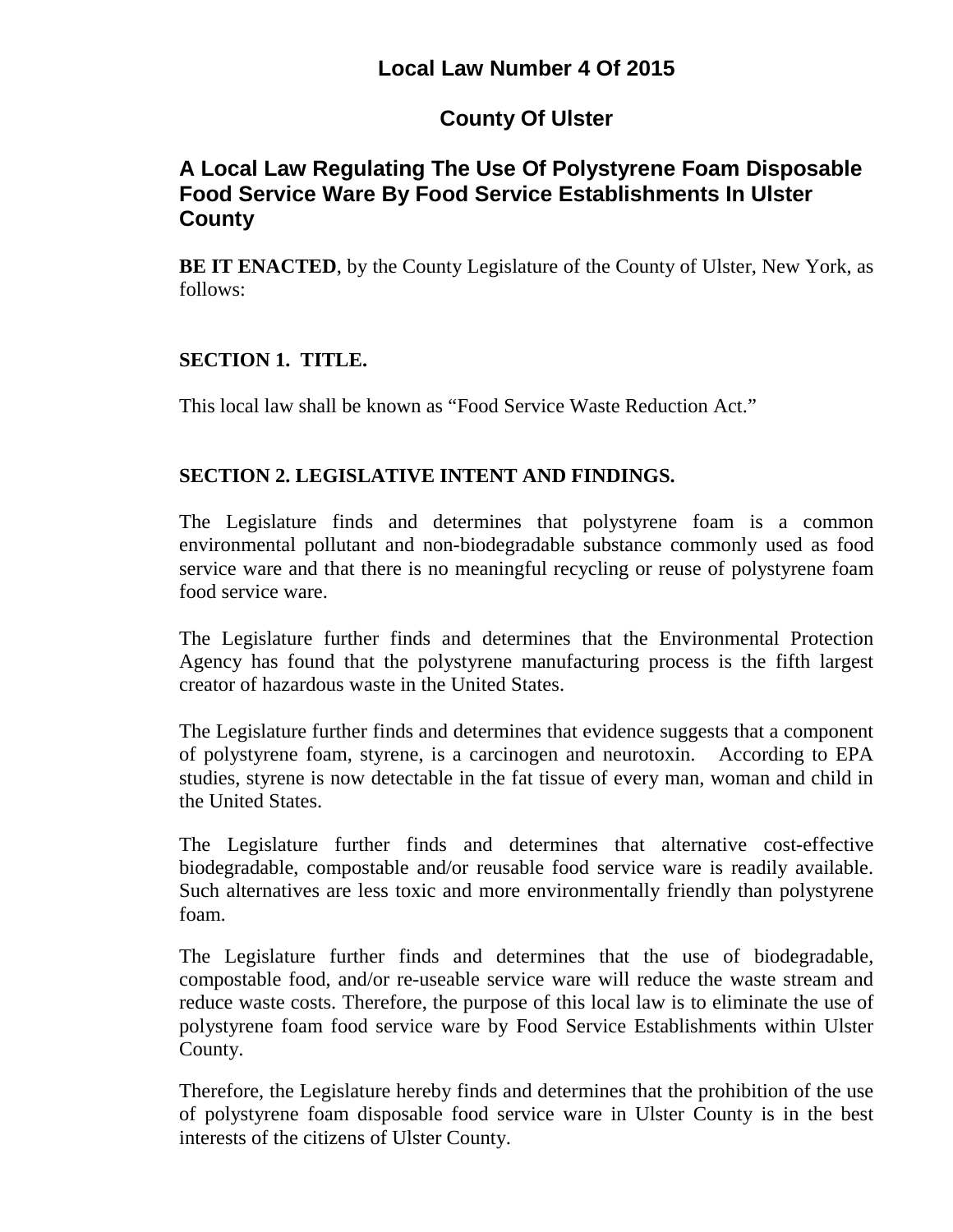### **- Page 2 -**

### **Local Law Number 4 Of 2015**

## **County Of Ulster**

## **A Local Law Regulating The Use Of Polystyrene Foam Disposable Food Service Ware By Food Service Establishments In Ulster County**

#### **SECTION 3. DEFINITIONS.**

As used in this local law, the following terms shall have the meanings indicated:

"Chain Food Service Establishment" – means a food service establishment or food service establishments operating in Ulster County that is or are part of a group of fifteen or more food service establishment locations nationally, doing business under the same trade name, offering predominantly the same types of meals, foods or menus regardless of the type of ownership of the individual food service establishment locations.

"County" – The County of Ulster.

"Customer(s)" – Any person(s) obtaining Prepared Food from any Food Service Establishment.

"Disposable Food Service Ware" – All bowls, plates, cartons, cups, other containers, trays, or other items designed for one time use on or in which any Food Service Establishment directly places and/or packages food or provides same to Customer(s) to place and/or package food or which are used by Customer(s) to consume or transport food. This includes, but is not limited to, service ware for takeout Prepared Food and/or leftovers from partially consumed meals prepared at or by Chain Food Service Establishments for consumption at a specific location. This does not include single-use disposable items such as straws, cup lids, or utensils.

"Food Service Establishment" means any establishment, located or providing food within the County of Ulster, which sells or otherwise provides prepared food and/or beverages for public consumption on or off its premises and includes, but is not limited to, any store, shop, sales outlet, restaurant, bar, pub, coffee shop, cafeteria, caterer, convenience store, liquor store, grocery store, super market, delicatessen, catering truck, mobile food truck, cart or vehicle, or any other person who provides prepared food; and any organization, group or individual which regularly provides food as a part of its services.

"Health Commissioner" – The Commissioner of Health for Ulster County.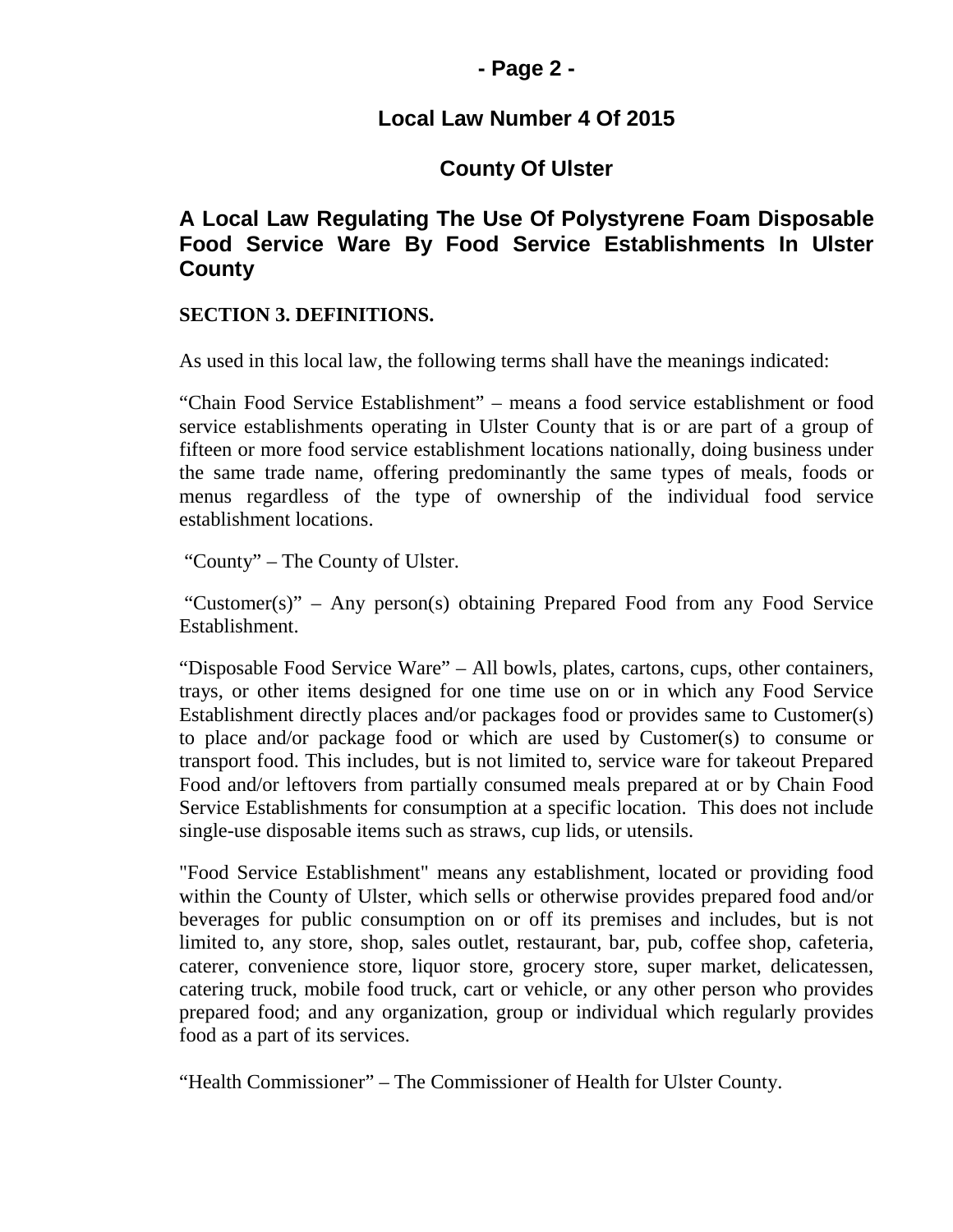### **- Page 3 -**

## **Local Law Number 4 Of 2015**

## **County Of Ulster**

## **A Local Law Regulating The Use Of Polystyrene Foam Disposable Food Service Ware By Food Service Establishments In Ulster County**

"Polystyrene Foam" – Any blown polystyrene, expanded, and extruded foams (commonly referred to as Styrofoam, a Dow Chemical Company trademarked form of polystyrene foam insulation) which are thermoplastic petrochemical materials utilizing a styrene monomer and processed by any number of techniques, including, but not limited to, fusion of polymer spheres (expandable bead polystyrene), injection molding, foam molding, and extrusion blow molding (extruded from polystyrene). Polystyrene foam is generally used to make cups, bowls, plates, trays, clamshell containers, meat trays and egg cartons.

"Prepared Food" – Any food or beverage which is (1) served in Ulster County or (2) which is packaged, cooked, chopped, sliced, mixed, brewed, frozen, squeezed, or otherwise prepared on the premises. Prepared food does not include raw meats, poultry and/or seafood sold for the purpose of cooking off premises.

### **SECTION 4. PROHIBITION ON THE USE OF DISPOSABLE POLYSTYRENE FOAM FOOD SERVICE WARE.**

A. No Chain Food Service Establishment shall sell or otherwise provide prepared food in any disposable food service ware that contains polystyrene foam.

B. No Food Service Establishment shall sell or otherwise provide prepared food in any disposable food service ware that contains polystyrene foam.

C. No County facilities, County managed concessions, County sponsored events or County permitted events shall distribute or utilize disposable food service containers containing expanded polystyrene or non-recyclable plastic.

### **SECTION 5. EXEMPTIONS TO THE POLYSTYRENE FOAM DISPOSABLE FOOD SERVICE WARE PROHIBITION.**

A Chain Food Service Establishment or Food Service Establishment may seek an exemption from the prohibition under Section 5 due to a "unique packaging hardship" under Subsection A of this Section or a "financial hardship" under Subsection B of this Section.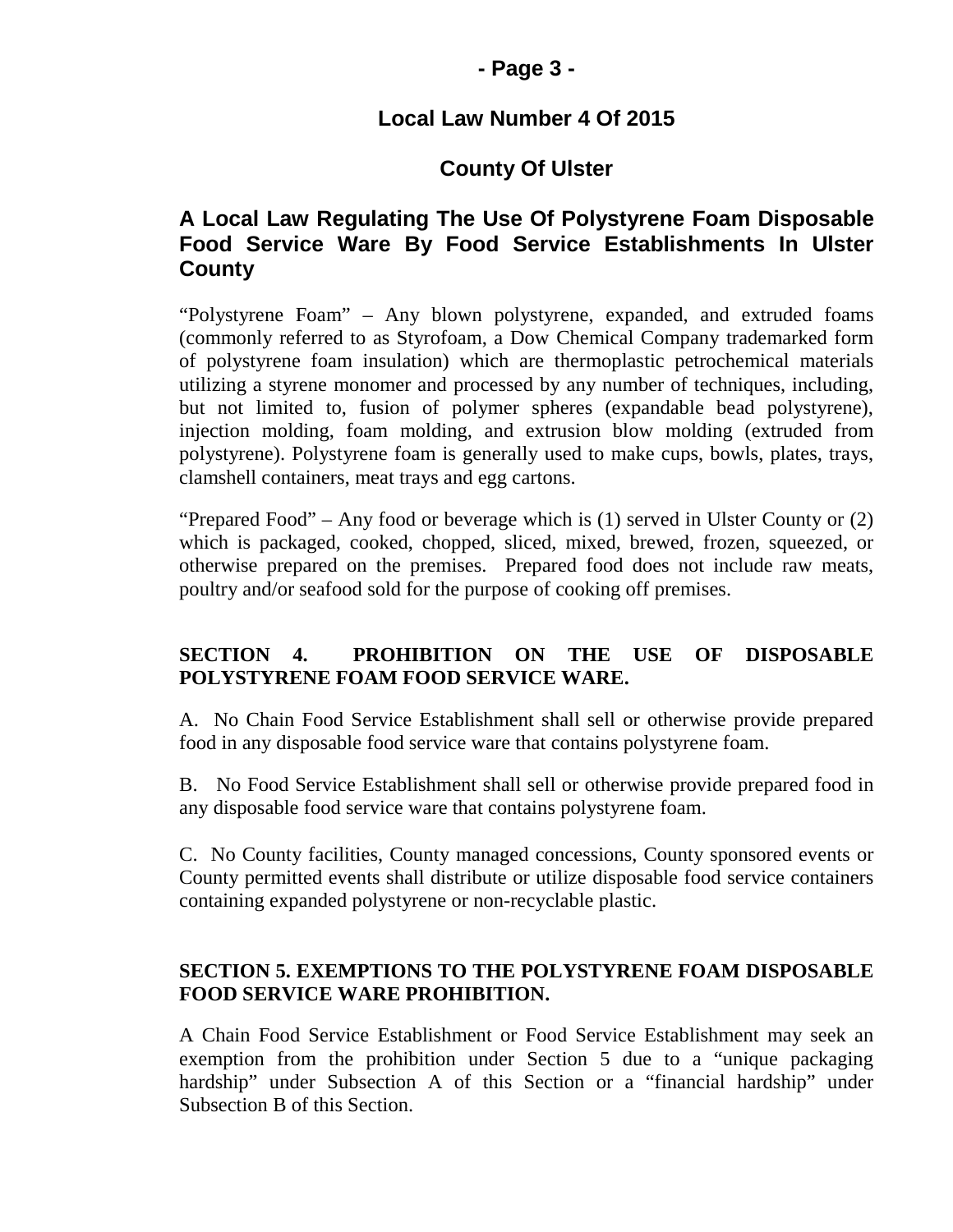### **- Page 4 -**

## **Local Law Number 4 Of 2015**

# **County Of Ulster**

## **A Local Law Regulating The Use Of Polystyrene Foam Disposable Food Service Ware By Food Service Establishments In Ulster County**

- A. The Chain Food Service Establishment or Food Service Establishment must demonstrate that no reasonably feasible alternative exists to a specific and necessary polystyrene foam disposable food service ware to qualify for a "unique packaging hardship" exemption.
- B. The Chain Food Service Establishment or Food Service Establishment must demonstrate both of the following to qualify for a "financial hardship" exemption: (1) a gross income under \$300,000 on their annual income tax filing for the most recent tax year, and (2) with respect to each specific and necessary polystyrene foam disposable food service ware, that there is no feasible alternative that would cost the same or less than the polystyrene foam disposable food service ware.
- C. The Chain Food Service Establishment or Food Service Establishment may submit a written application for an exemption on a form provided by the Department of Health. The Commission of Health or designee ("Commissioner") may require the applicant to submit additional information or documentation to make a determination regarding the exemption request. Within thirty (30) days of receiving a completed application and supporting documentation, if any, the Commissioner must either grant or deny the applicant's request for an exemption and must notify the applicant of his or her determination. A request for exemption shall be reviewed on a case by case basis, and may be granted in whole or in part, with or without conditions, for a period of up to twelve (12) months. The Chain Food Service Establishment or Food Service Establishment must apply for a new exemption period no later than sixty (60) days prior to the expiration of the then current exemption period to preserve a continuous exemption status. Each application shall be reviewed anew and will be based on the most current information available. The determination of the Commissioner shall be final and is not subject to appeal.

### **SECTION 6. ENFORCEMENT AND NOTICE OF VIOLATION.**

A. The Commissioner of Health or designee shall have responsibility for notification and enforcement of this local law. The Commissioner of Health or designee is authorized to promulgate rules and regulations and take any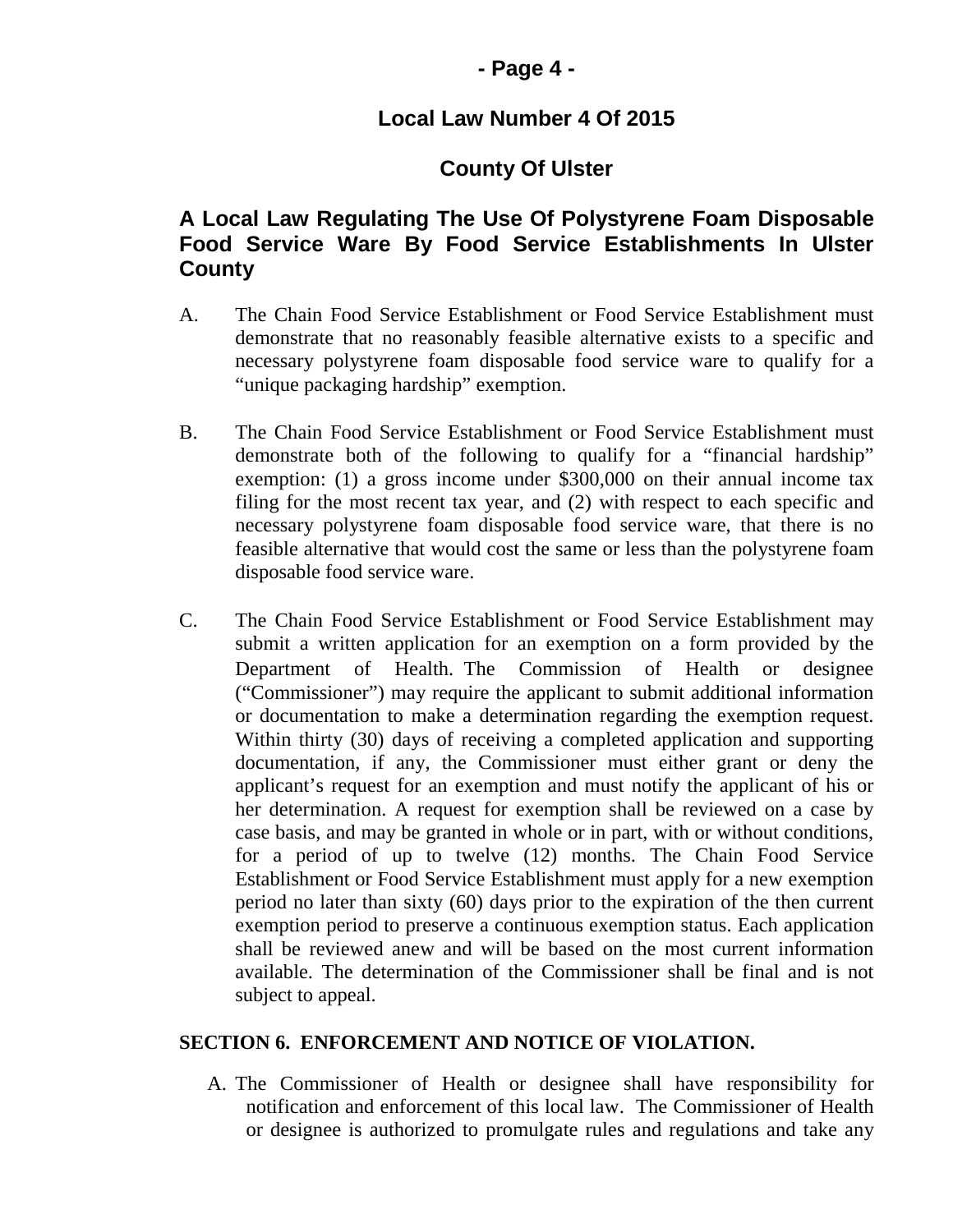## **- Page 5 -**

## **Local Law Number 4 Of 2015**

# **County Of Ulster**

## **A Local Law Regulating The Use Of Polystyrene Foam Disposable Food Service Ware By Food Service Establishments In Ulster County**

and all other reasonable actions necessary to implement and enforce this local law. Any rules and regulations so promulgated shall be made available on the County of Ulster website in a manner approved by the Commissioner of Health.

- B. Anyone violating or failing to comply with any of the requirements of this Chapter or of any regulation or administrative procedure authorized by it shall be guilty of an infraction.
- C. The County Attorney may seek legal, injunctive, or any other relief to enforce this Chapter and any regulation or administrative procedure authorized by it.
- D. The remedies and penalties provided in this Chapter are cumulative and not exclusive of one another.

### **SECTION 7. PENALTIES.**

Violations of this local law shall be enforced as follows:

- A. For the first violation, the Commissioner of Health, or designee, upon determination that a violation of this local law has occurred, shall issue a written warning notice to the Chain Food Service Establishment or Food Service Establishment which will specify the violation and the appropriate penalties in the event of future violations.
- B. Thereafter, the following penalties shall apply:
- 1. First Offense. Any Chain Food Service Establishment or Food Service Establishment guilty of a first offense shall be guilty of a violation and shall be fined an amount not to exceed two hundred and fifty (\$250) dollars.
- 2. Second Offense. Any Chain Food Service Establishment or Food Service Establishment guilty of a second offense shall be guilty of a violation and shall be fined an amount not to exceed five hundred (\$500) dollars.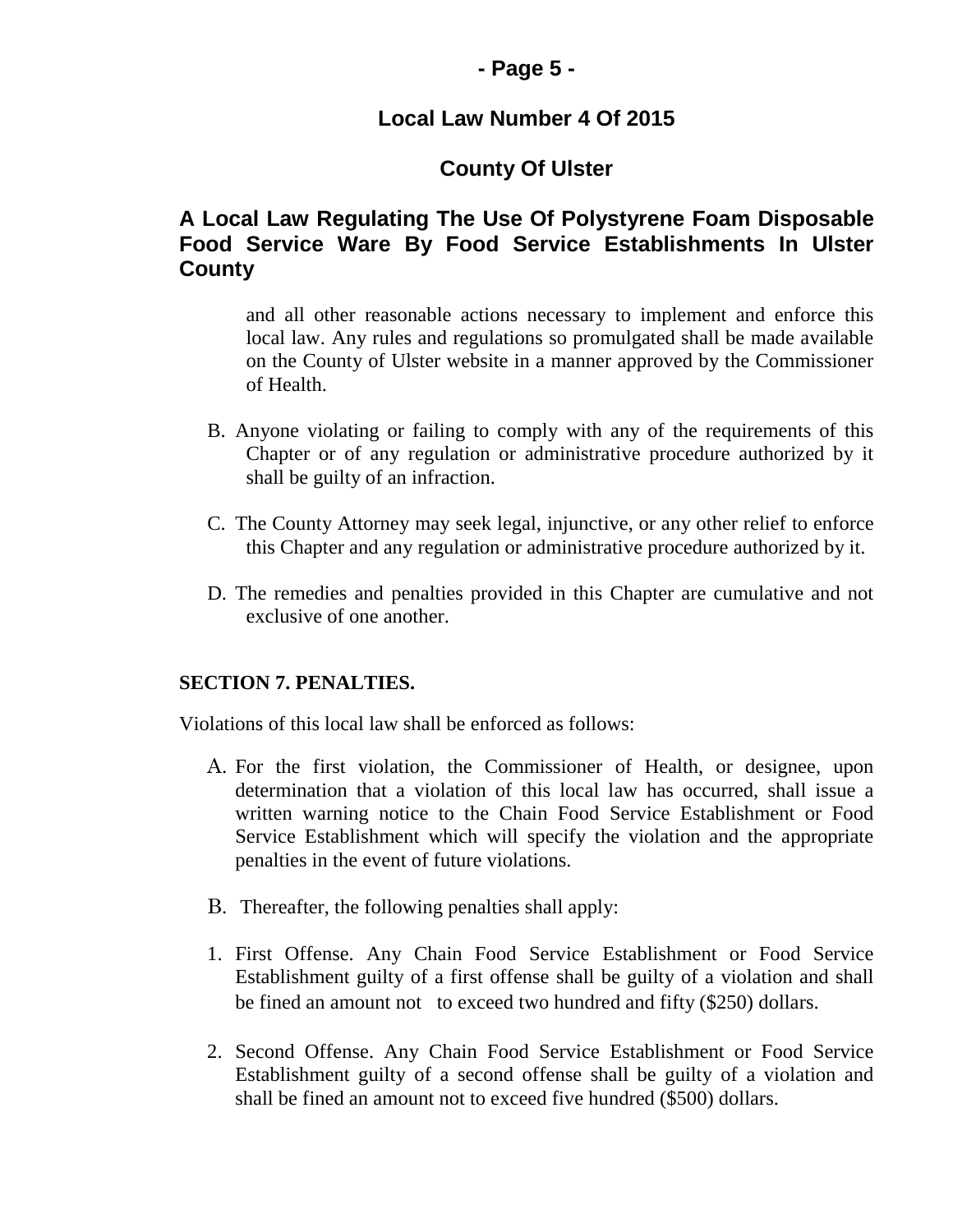### **- Page 6 -**

## **Local Law Number 4 Of 2015**

## **County Of Ulster**

## **A Local Law Regulating The Use Of Polystyrene Foam Disposable Food Service Ware By Food Service Establishments In Ulster County**

- 3. Third and Subsequent Offense. Any Chain Food Service Establishment or Food Service Establishment guilty of a third or subsequent offense shall be guilty of a violation and shall be fined an amount not to exceed one thousand (\$1,000) dollars.
- 4. Fines are cumulative and each day that a violation occurs shall constitute a separate violation.

For the purpose of this section, each physical location or establishment shall be treated individually, and offenses and fines for separate locations shall be considered individually.

#### **SECTION 8. REVERSE PREEMPTION.**

This local law shall be null and void on the day that federal or statewide legislation goes into effect, incorporating either the same or substantially similar provisions as are contained in this law, or in the event that a pertinent state or federal administrative agency issues and promulgates regulations preempting such action by the County of Ulster. The County Legislature may determine via mere resolution whether or not identical or substantially similar federal or statewide legislation, or pertinent preempting state or federal regulations have been enacted for the purposes of triggering the provisions of this section.

#### **SECTION 9. SEVERABILITY.**

If any clause, sentence, paragraph, section, subdivision, or other part of this local law or its application shall be inconsistent with any federal or state statute, law, regulation or rule then the federal or state statute, law, regulation, or rule shall prevail. If any clause, sentence, paragraph, section, subdivision, or other part of this local law or its application shall be adjudged by a court of competent jurisdiction to be invalid or unconstitutional, such order or judgment shall not affect, impair, or invalidate the remainder of the local law which shall remain in full force and effect except as limited by such order or judgment.